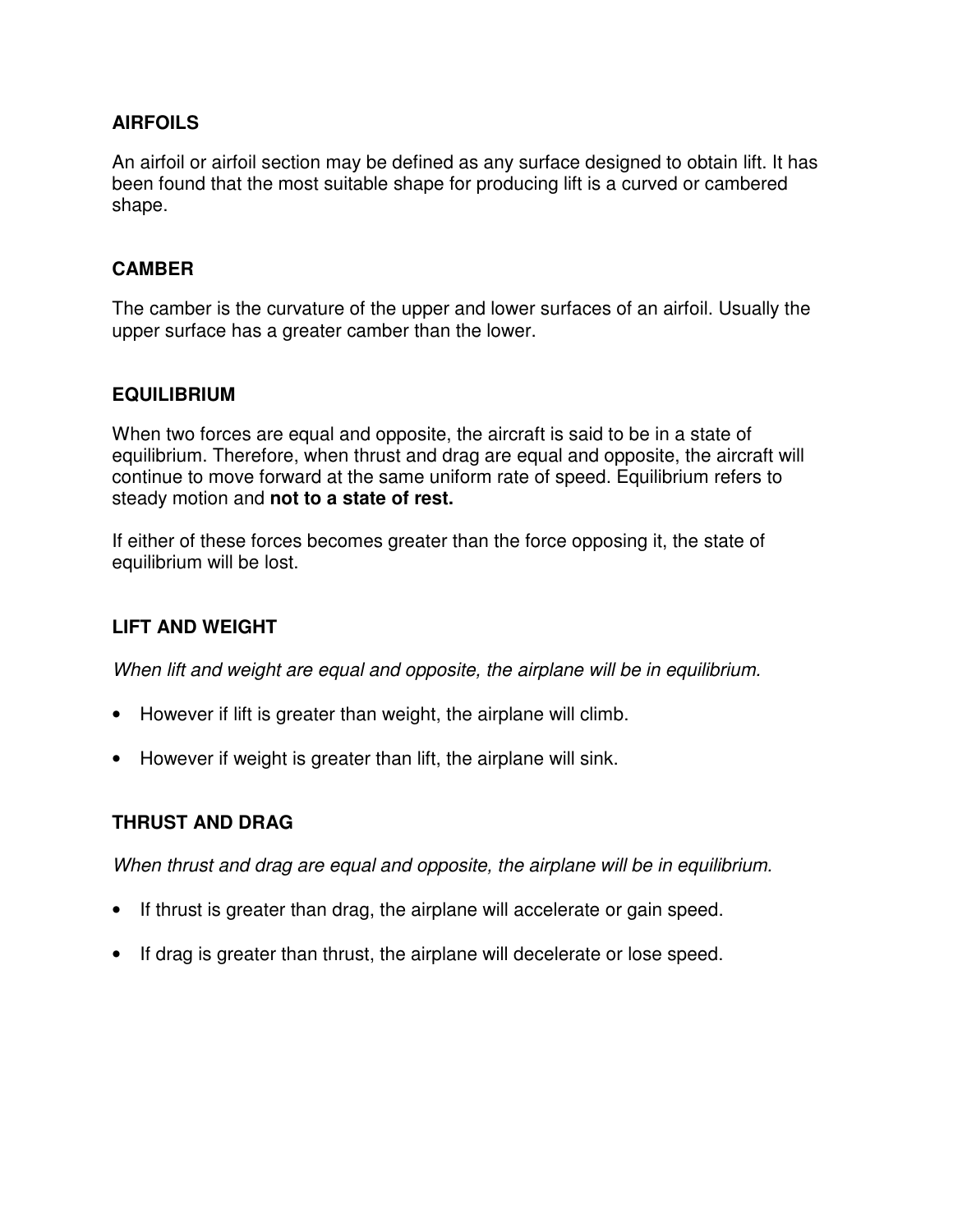# **COUPLES**

When 2 forces are equal and opposite , the airplane is said to be in a state of equilibrium. When two forces such as lift and weight are equal and opposite, but parallel rather than passing through the same point, they are said to form a couple. A couple will cause a turning moment about a given axis (couples act around the C of G).

- If the weight is ahead of lift, the couple created will turn the nose of the airplane down.
- If lift is ahead of weight, the couple created will turn the nose of the airplane up.
- If drag is above thrust, the couple formed will turn the nose of the airplane up.
- If thrust is above drag, the couple formed will turn the nose of the airplane down.

# **RELATIVE AIRFLOW**

A term used to describe the direction of the airflow with respect to the wing.

Relative airflow, also known as relative wind, is created by the motion of the airplane through the air. It is also created by the motion of air past a stationary body or by a combination of both. Therefore, on a take-off roll, an airplane is subject to the relative airflow created by it's motion along the ground and also by the moving mass of air (wind).

### **STREAMLINING**

Is a design device by which a body is so shaped that drag is minimized as the body movesforward through the air.

### **AILERON DRAG**

- When an aircraft banks to make a turn, one aileron is depressed and the other is raised.
- The down going aileron being depressed into the compressed air flow, causes drag.
- The up going aileron, moving up in a more streamlined position, causes less drag.
- The result is a yaw in the opposite direction to which bank is applied.